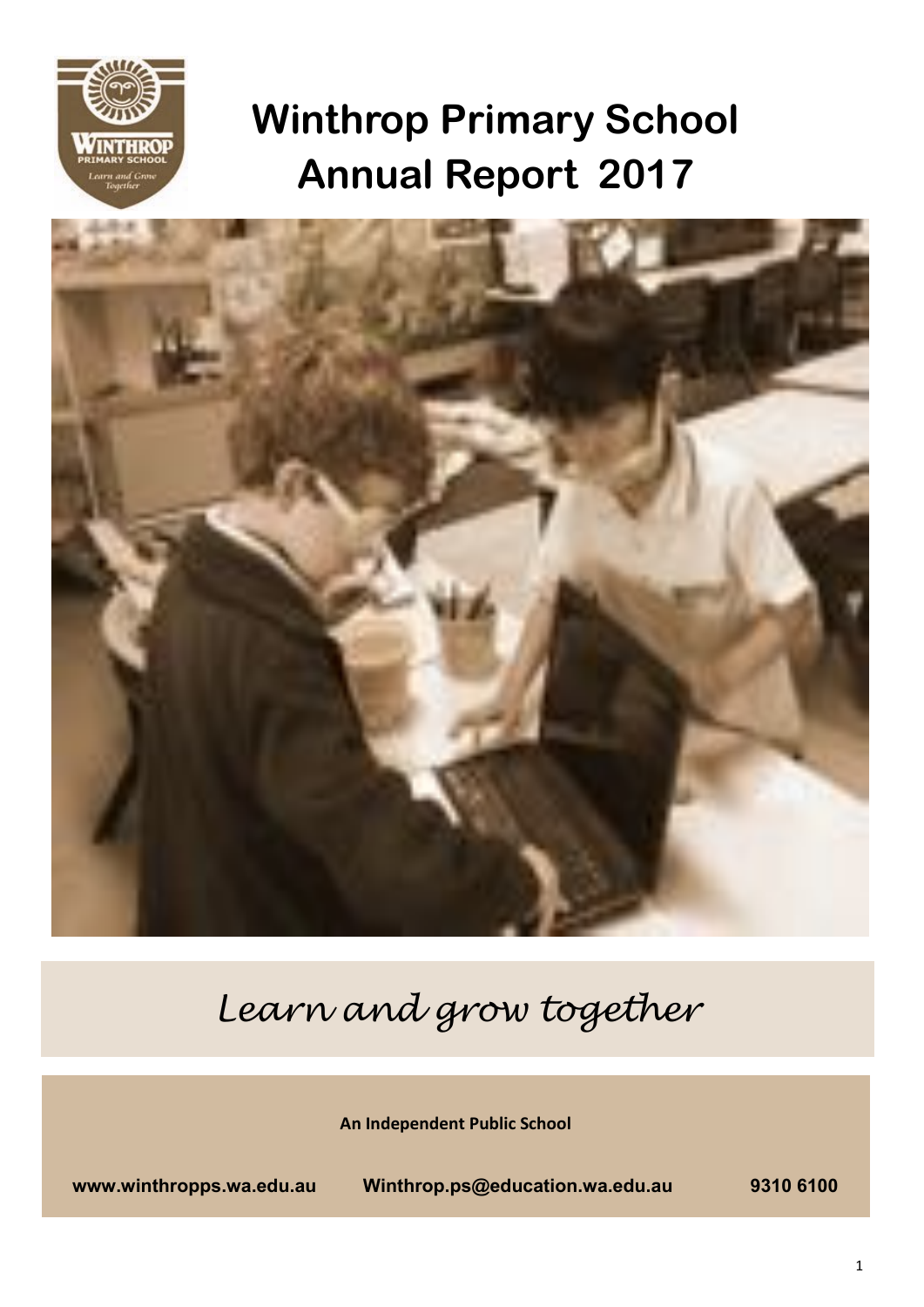

**This 2017 Annual Report is a review of the achievements and progress we have made towards the milestones as stated in our 2015—2017 Business Plan which is available on the school** 

**web site www.winthropps.wa.edu.au**

## **2017 School Highlights**

Winthrop Primary School Department of Educational Services Independent Public School Review.

Outstanding performance of Winthrop Primary School Band at the Western Australian Government Schools Music Society Concert.

Winthrop Integrated Learning through Drama (WILD) troupe, who performed with our School Band to a standard of excellence at the Western Australian Government Schools Music Society Concert.

Winthrop Primary School Melville Districts Interschool School Sports Association A Division Athletic Champions.



## **Introduction from the Principals**

The 2017 Annual Report provides a summary of the school's performance and highlights for the year. It details key achievements, special projects, initiatives and events. Throughout 2017 additional information has been provided to the school community in newsletters, school website, reports to the School Board and P&C Association, parent workshops, assemblies, special events, classroom webpages and reports to parents.

Winthrop Primary School is a community enriched by a broad and diverse population. Almost 50% of our families come from countries other than Australia and we value the unique richness that they share within our school. Together we promote harmony and respect for all cultures, religions and individual needs.

Our school Business Plan, programs, staff, partnerships and resourcing is directed to support all students and families who make up our community.

In line with Focus 2017, we strive to provide excellence and equity which encompasses the four priorites of High-Performance—High Care. These being;

- Success for all students
- High quality teaching
- Effective leadership
- Strong governance and support

We are continually reflecting on ways to accelerate learning success for every student. The school offers a wide range of programs offering enriching learning opportunites for students.

#### These include

- $\Rightarrow$  Specialist programs in Music, Drama, Health, Languages (Japanese) and Science.
- $\Rightarrow$  Support for students with disability.
- $\Rightarrow$  Extensive Music program SIM tutors, School Bands, School Choir.
- $\Rightarrow$  WILD Troupe (Winthrop Integrated Learning Drama Troupe).
- $\Rightarrow$  Interschool sport teams.
- $\Rightarrow$  Blue Earth Student Leaders.
- $\Rightarrow$  Cross Curricular Initiatives at a local, state, national and global level—*Be the Change* initiatives.
- $\Rightarrow$  PreLIt, MiniLIt and MacqLit literacy support programs.
- $\Rightarrow$  EAL/D support teacher and team of education assistants working within the classroom to support students for whom English is a second language.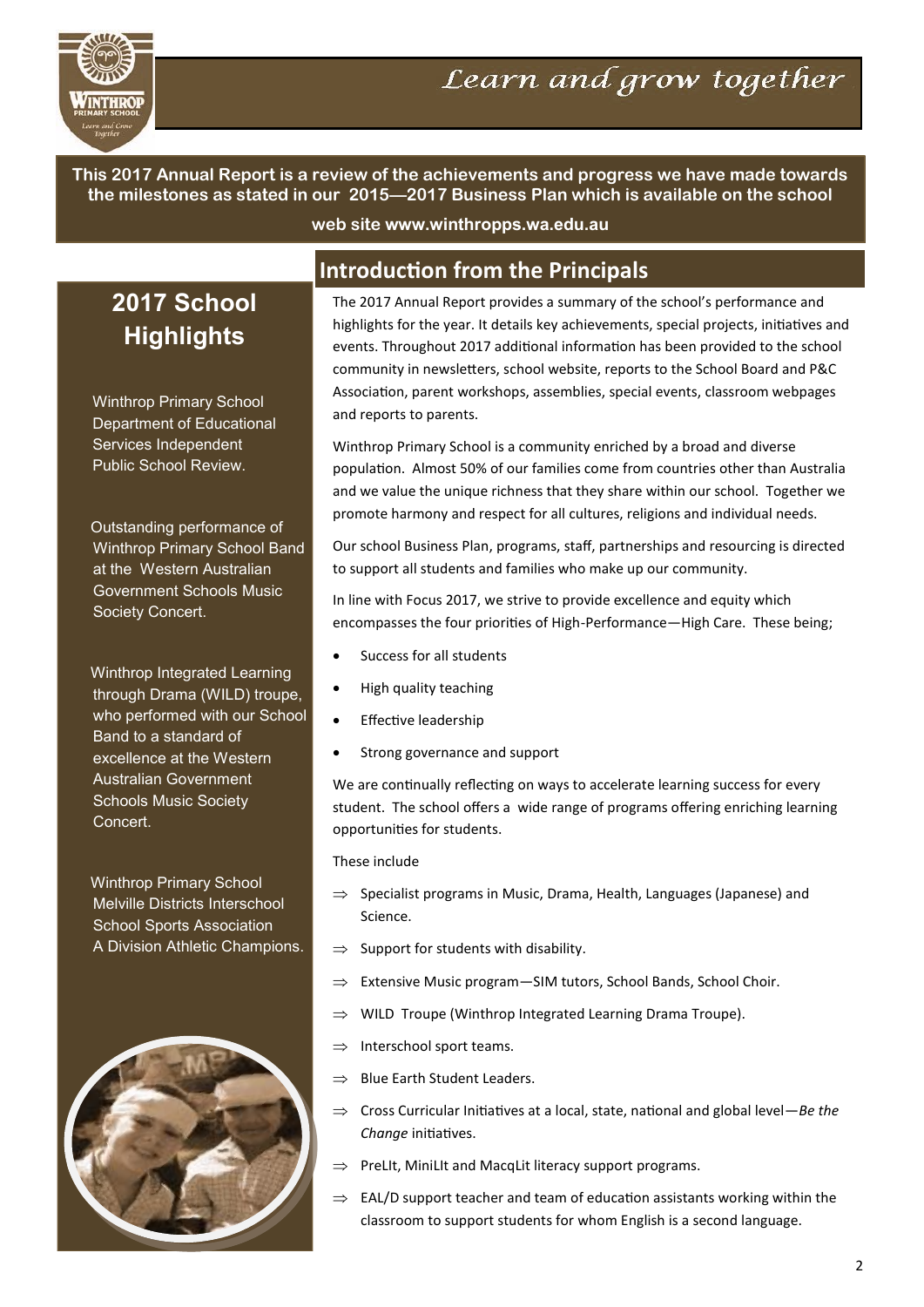## **Introduction from the Principals** *cont.*

Throughout 2017 we have been rigorously self reviewing our school. Guided by the Leadership team, school board and staff undertook a review of the four focus areas of the 2015-2017 Business Plan analysing national data, school based assessments, surveys and report documents. Our reflections and actions were documented and made available via the school website as the 2017 Biannual Review. In

Term we One were engaged in our Department of Educational Services (DES) Independent Public School (IPS) Review.

The feedback from this review, together with our comprehensive process of self review have guided our community in identfying four focus areas for school improvement; Empowering Excellence in Teaching, Inspiring Excellence in Learning, Working Together and Developing the Whole Child. These focus areas provide a sustainable pathway to continued school improvement and enhanced student outcomes.

Our school is generously supported by the parent community who are involved in a range of areas across the school program. The P&C, School Commitees, Class Representatves and the School Board play an integral role in our success, development and progress. The DES reviewers commended the school on the communication between the board and the parent community and noted that the parents are very supportive of the school and the board's role within the school.

Winthrop Primary School reports against the Western Australian Curriculum in all learning areas and is guided by the School Curriculum and Standards Authority. Teaching staff members collaborate to implement, moderate and assess student progress. Their work is supported by the acquisiton of a wide range of engaging, relevant and educational resources ensuring curriculum access to all students.

In 2017 as Co- Principals at Winthrop Primary School we are proud of our school's inclusive culture where students are provided with opportunites to progress in a safe environment where a strong link is maintained between the school and parents. Additonally, we have been acknowledged as a school that provides learning programs which contribute to pathways leading to meaningful and externally recognised outcomes beyond the school.

The staff at Winthrop Primary School are a collaborative, proactive team who bring a range of skills that beneft or students. We trust that by reading this report you are given an insight into our hard work and commitment and gain a sense of the active partnership we share with our community in ensuring an ongoing tradition of excellence in education as our students 'Learn and Grow Together'.

Kind regards,

Mark Wirtz and Karina Meldrum

Co- Principals 2017

## **2017 Highlights**

Winthrop Primary School AFL Eagles Cup Interschool Champions.

Participation in interschool Cross Country Competition.

Winthrop Primary School Strings Ensemble adjudication of Outstanding at the Western Australian Schools Orchestra Festival.

17 Year 6 students were offered and accepted places in specialist school programs across a range of private and public high schools.

Twenty seven Year 4 students won places in the Primary Extension and Challenge (PEAC) programs.

Winthrop Primary School continued to be recognised for outstanding leadership in Science and Technologies being recognised as a Teacher Development School for Science and Technologies.

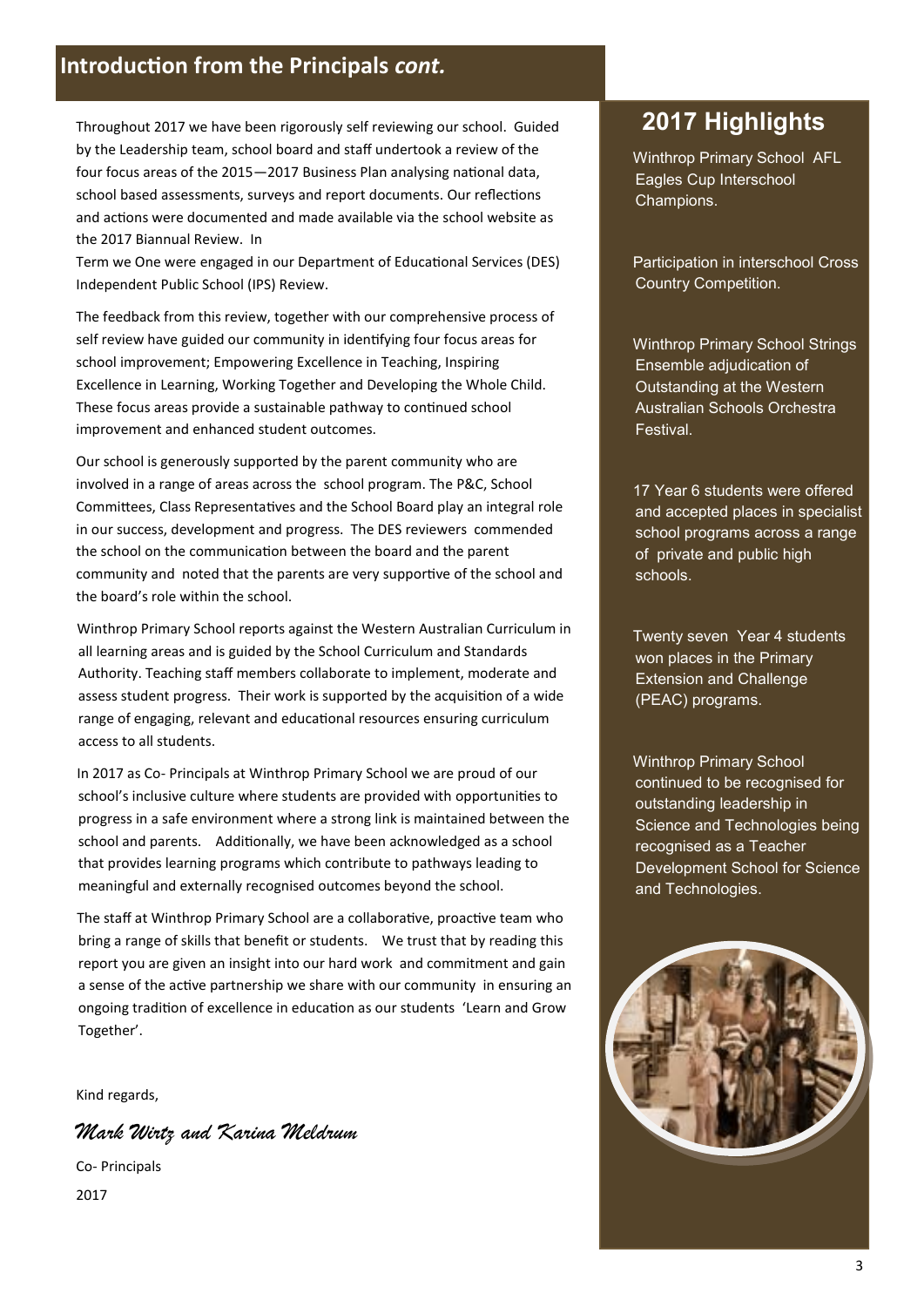## **SCHOOL PROFILE—Our School 2017**

| राण्याम<br>t            |                                  |   |   |
|-------------------------|----------------------------------|---|---|
|                         |                                  |   |   |
|                         |                                  |   |   |
|                         |                                  |   |   |
|                         | I<br>$\color{red} \blacklozenge$ |   |   |
| ×                       | X                                | ă |   |
| ш                       |                                  |   |   |
| LEGALE TANKING          |                                  | Π |   |
| Fill as<br>$\sim$ $100$ |                                  |   | ł |
| Total Teaching Far?     | Ħ                                |   | ¥ |
|                         |                                  |   |   |
| mit                     | ä                                |   | è |
| <b>STATISTICS</b>       | ī                                |   | ī |
|                         | m                                |   | ī |
| Talp to Last Taxe       | ä                                | m | ï |
|                         |                                  |   |   |



#### **Principals**

Mark Writz and Karina Meldrum

#### **Manager of Corporate Services**

Mool Bhargava

#### **Deputy Principals**

Patrick Sweeny

Albert Cianfrini

#### **School Board Chair**

Don Johnston

### Primary

|                  | Kin  | <b>FRANCH GENER</b><br>PPR | <b>SALES AND REAL PROPERTY</b><br><b>Y01</b> | <b>AND AND THE</b><br><b>Y02</b> | personal country and the<br>Y03 | <b>Y04</b> | <b>Y05</b>           | <b>Y06</b> | <b>Total</b> |
|------------------|------|----------------------------|----------------------------------------------|----------------------------------|---------------------------------|------------|----------------------|------------|--------------|
| <b>Full Time</b> | (41) | 76                         | 81                                           | 84                               | 67                              | 84         | <b>ANG ANG</b><br>96 | 94         | 623          |
| Part Time        | 80   |                            |                                              |                                  |                                 |            |                      |            |              |

#### **Student Number Trends**

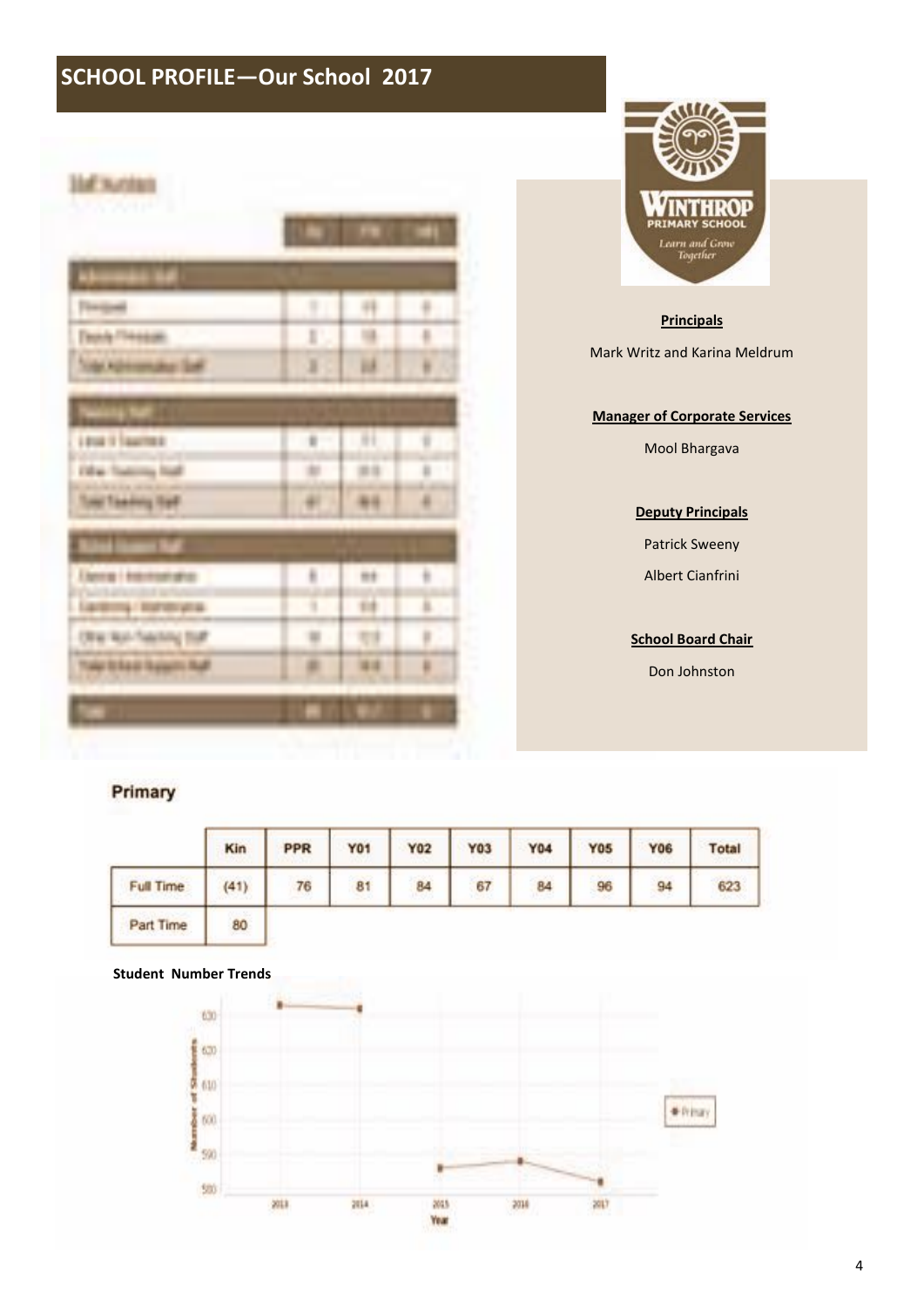## **ATTENDANCE AND DESTINATIONS 2017**

**Atendance % - Primary Year Levels**

|      |            | <b>Attendance Rate</b> |                                    |
|------|------------|------------------------|------------------------------------|
|      | <b>WPS</b> | Like<br><b>Schools</b> | <b>WA Public</b><br><b>Schools</b> |
| 2015 | 95.1%      | 95.4%                  | 92.7%                              |
| 2016 | 95.4%      | 95.4%                  | 92.6%                              |
| 2017 | 95.8%      | 95.2%                  | 92.7%                              |

- i Atendance at Winthrop Primary School in 2017 was slightly better when compared to like schools and 3.1% beter than all WA Public Schools
- Attendance at Winthrop Primary School in 2017 was the higher than the preceding two years.
- The at '*Risk Indicated'* attendance category in the Pre-Primary cohort is a point for ongoing work in partnership with our families to improve the rate at which students attend school.



Attendance Category Primary as at Semester 1, 2017.

|                             | <b>SPIRE</b> |                           | <b>VOT</b><br><b>WED</b> |                            | <b>YEA</b><br><b>YOS</b> |                             |                |                            | <b>Von</b>     |                     |      |                    |            |                            |
|-----------------------------|--------------|---------------------------|--------------------------|----------------------------|--------------------------|-----------------------------|----------------|----------------------------|----------------|---------------------|------|--------------------|------------|----------------------------|
|                             | <b>Sub</b>   | <b>WA</b><br>Publ<br>Sch. | <b>Sich</b>              | <b>WA</b><br>Pub-<br>Sich. |                          | With<br>Pub<br><b>Ticht</b> | Sch            | <b>WIR</b><br>Pub<br>Sich. | 5ch            | WA.<br>Pub<br>Sich. | Sch. | WA.<br>Pub<br>Sch- | <b>Sch</b> | WA.<br>Pub-<br><b>Sch-</b> |
| Regular                     | 79%          | 73%                       | 92.74                    | TO'N                       | <b>BIG</b> %             | 7.7%                        | <b>SKOTTIN</b> |                            | 5476           | Tв                  | ×.   | TBN-               | 93%        | 言言帖                        |
| At Rosk =<br>Institutated   | 17%          | 18%                       |                          | 10%                        | 10%                      | 167%                        | 7%             | 14%                        | an.            | 15%                 | 4%   | 15%                | 1979       | THE TILL                   |
| At Rock -<br>Moderate       | 3%           | 7%                        | on.                      | 8%                         | <b>The</b>               | 5%                          | 3%             | 5%                         | $-1000$<br>on. | 5%                  | 1%   | 5%                 | $1 - 1$    | 各%                         |
| At Flink -<br><b>Severe</b> | 1%           |                           | <b>O'N</b>               |                            | o.                       | 2%                          | CAL            | 2%                         | 5%             |                     |      |                    |            | 2%                         |

|                                            |        | tu |    |
|--------------------------------------------|--------|----|----|
|                                            | ۹      |    |    |
| <b>Limited</b><br>um                       | ī      | į  |    |
| <b>N.Boxe</b>                              | ŧ      | ī  | ï  |
| all five skills                            | Ŧ      | ī  | ï  |
| <b>TANK</b><br><b>under</b><br>rate creaty |        | ٠  | ë  |
| Leiner<br><b>STREET</b>                    | ı      |    | ä  |
| me to a sea<br>--                          | $\sim$ |    | ×  |
| ra p<br>mit futur                          | Ŧ      | ٠  | ٠  |
| <b>SUPPLIER SHOPS</b><br><b>HTML</b>       | ı      |    | s  |
| cal rental law 44 like.                    | x      |    |    |
| 1.25.88                                    |        | ۰  | ¥  |
| 禁用版                                        | ٠      |    |    |
| $100 - 11$                                 |        |    |    |
| anto Distribut                             | - 1    |    | хā |
| <b>STEEL</b>                               |        | ٠  | ۱  |
| 944.54                                     | ٠      |    |    |
| en om                                      |        | ×  | ı  |
| <b>A12 B HAGs</b><br>á6<br>$+18 - 2 +$     |        | ٠  | ī  |
| the name in map.                           |        | ۰  | ı  |

#### **Destination Schools**

◆ 17 of our 2017 Year 6 students won and accepted places in a range of specialist programs across both Public and Private schools.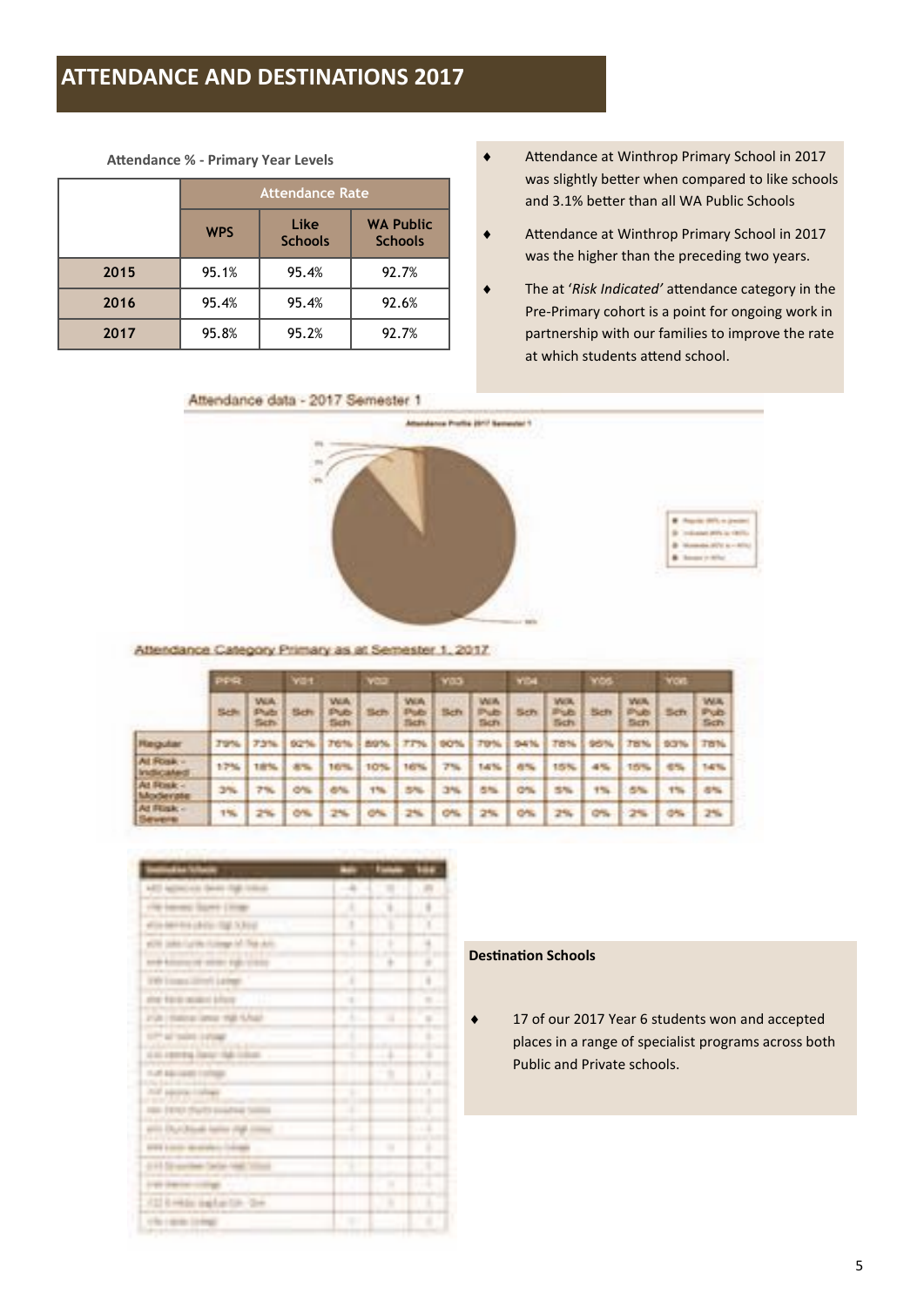#### **Building our Environment**

*The Winthrop Primary School community works together to support all students in becoming successful learners, confdent and creatve*  individuals, and active and in*formed citzens.* 



#### **Highlights and activities**

#### **Community and student engagement in support of initiatives has been strong**

- Nature playground areas a popular play space for students. Maintained by staff and volunteer parents.
- $\bullet$  Construction of a bush tucker garden.
	- i Roots and Shoots group 'soup stall' to raise monies for elephant sponsorship and David Sheldrick wildlife trust.
	- Year 5 students meeting with Dr Jane Goodall, founder of Roots and Shoots, in recognition of the outstanding work students and parents, mentored by their classroom teacher, have done in relation to creating and contributing to projects that help to solve global the problems.
		- Mobile phone recycling scheme.
		- Whole school engagement in the 'Be the Change" initiatives via class projects.
		- Providing food donations for St Patrick's Community Support Centre.
	- Providing personal items for dignity packages for homeless women.
	- Supporting Oxfam Community projects.
	- Autism Awareness Day.
	- Harmony Day.
	- Clean Up Winthrop Day.
	- Preparation of whole school breakfast for Walk to School day.
	- Development of leadership opportunities for senior years students as Blue Earth Leaders supporting the Blue Earth program for students in younger year levels.
	- Health specialist program offering explicit teaching and focus on student wellbeing, physical, emotional and social health.
	- Commencement of a School Chaplain to support pastoral care services at WPS.
	- Year 6 performance at the Indigenous War Veterans' Ceremony event at King's Park.

#### **Building our Partnerships**

*Parents are our partners and together we will build on and extend our local and broader community partnerships to improve our learning program, facilities and reputation.* 



- ◆ Parent workshops including: 1-1 Device Information Sessions, Jade Lewis Drug Education, Protective Behaviours, Cyber Safety and Introduction to Connect.
	- High quality and reworked website maintained at a school level.
	- Whole school implementation of Connect as the key online platform channel for parent communication.
	- Continued partnerships with two long time sponsors of the school, Dr Chan and Winthrop IGA, providing the school with valuable funding.
	- Community links role continued and expanded to include Community Links teacher representative at all P&C meetings.
	- Active engagement of the School Board, members of the P&C and broader community in the Department of Educational Services Independent Public Schools Review.
	- Teacher Development School in Science and Technologies (TDS)
	- Highly successful community events including faction sports carnival, open night, PJ family book night, Quiz night and community Christmas Carols.
	- Extensive consultation with community in review of the 1:1 Device Program.
	- Construction of major building project funded by P&C—covering of the basketball court between A and B block.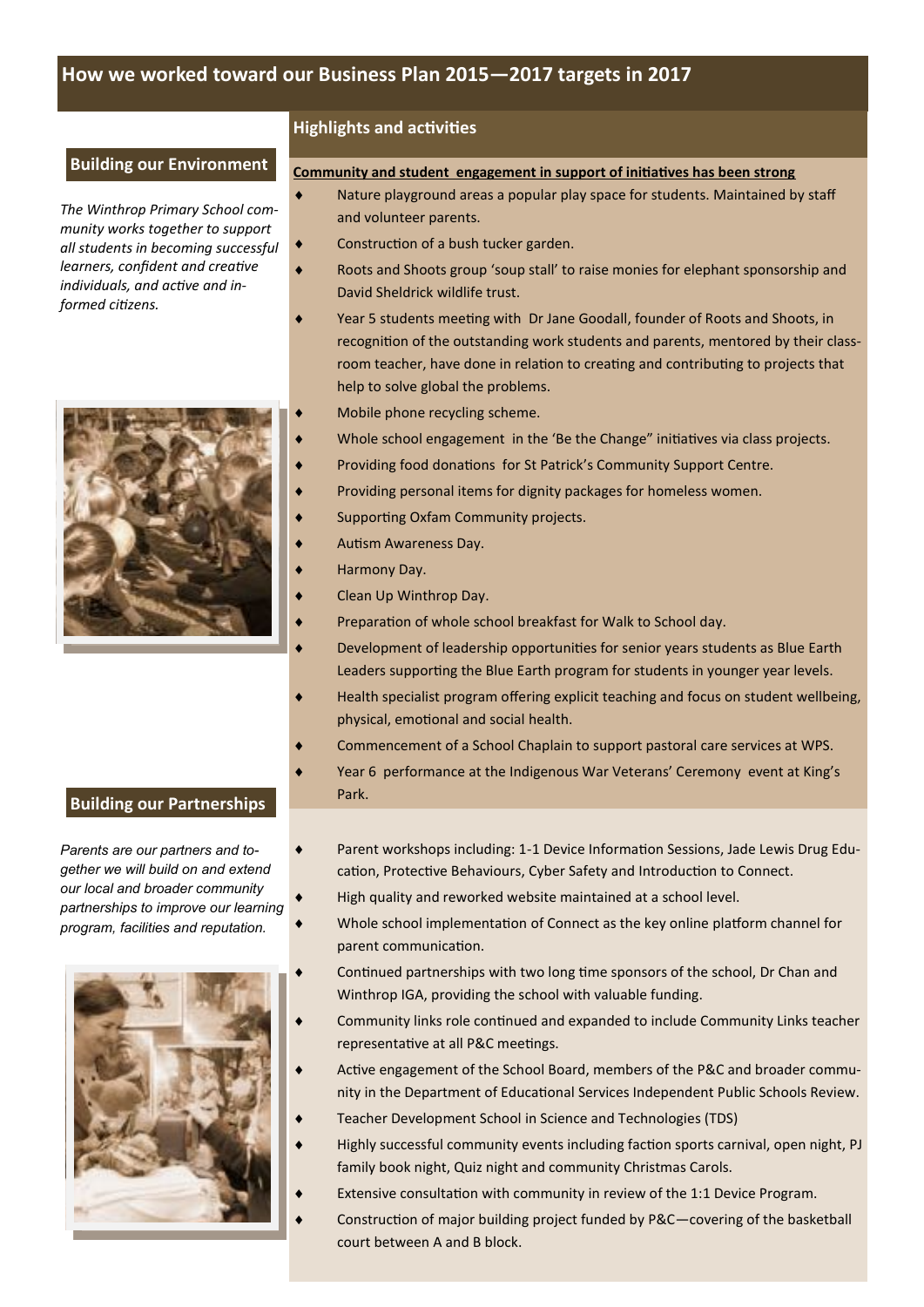



#### **Excellence in Teaching**

*The staff at Winthrop Primary School are committed to quality teaching and will continue to build their capacity to deliver qual-*

*ity learning opportunities in support of improved student outcomes.* 

- All staff have access to online NAPLAN Data Analysis through CNAP Best Performance software.
- Formulation of team based teaching and learning expectations in Literacy and Numeracy.
- The development of Whole School Literacy and Numeracy Plans
- The development and trial implementation of Whole School Instructional Framework.
- Increased staff engagement in data collection, moderation and analysis is being targeted with focus placed on NAPLAN and Bright path.
- $\bullet$  Intervening years NAPLAN testing is used in planning and to set priority areas at an individual, year and whole school level.
- Formative Assessment focus group.
- Formative Assessment in classrooms Visible Learning-Explicit Teaching focus.
- Performance Management processes were based on teacher need in relation to the targets in the Business Plan and Department of Education Strategic Documents and guided by Australian Insttute for Teaching and School Leadership (AiTSL) standards.
- Performance management processes supported by regular and ongoing feedback of both a formal and informal nature.
- Review of performance management processes to ensure a consistent approach to the process and feedback provided to staf.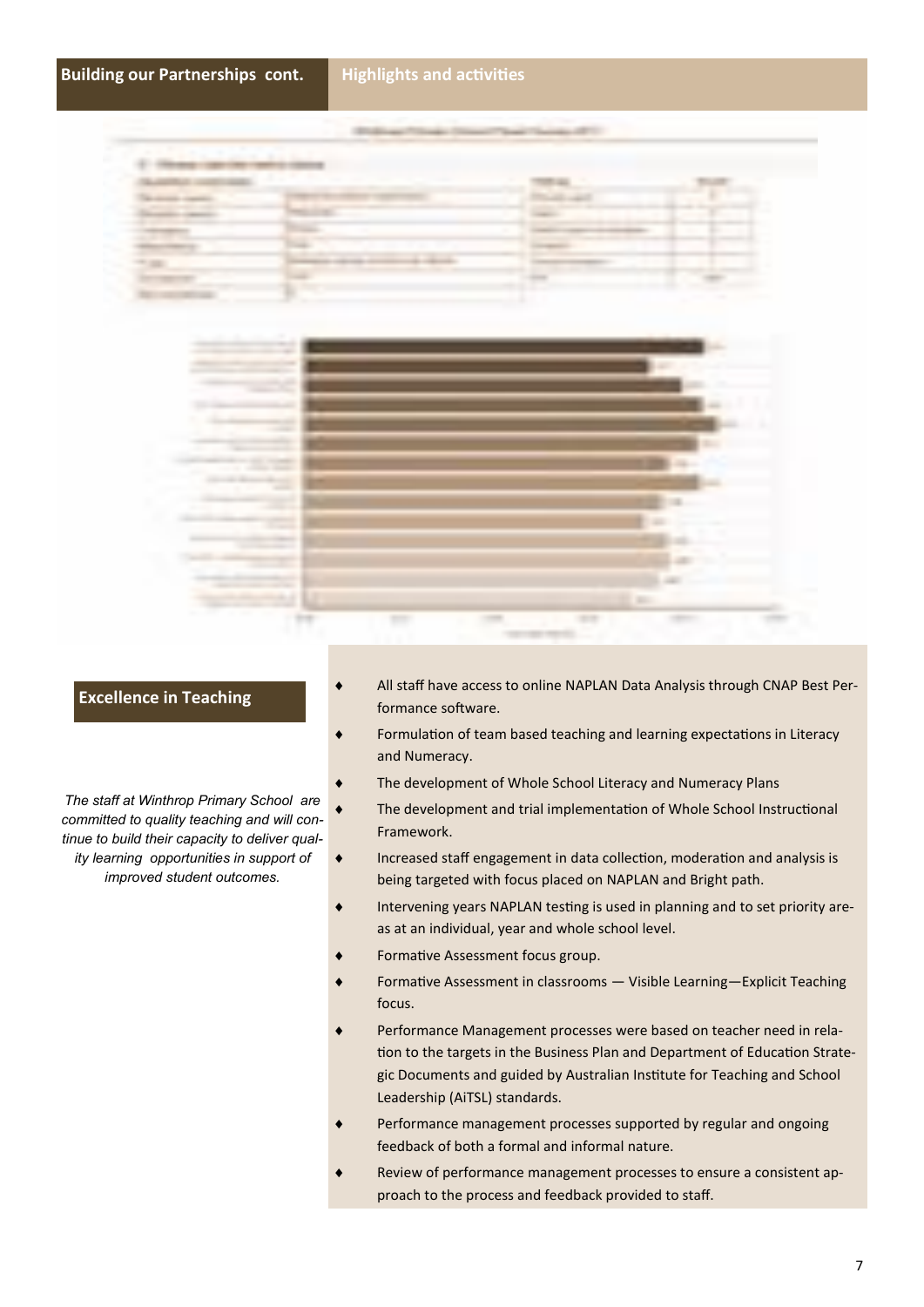## **Learning Area Targets**

### **English - Reading**

*At Winthrop Primary School all students are encouraged and supported to strive for excellence and to achieve their potental.* 

#### **YEAR 3**







**SOF** 

**State** 

**Hita** 

**TERR** 



**SHI** 

**SHI** 

#### **What does the data tell us ?**

- Yr 3 WPS students achieved an average Reading score well above like schools.
- Yr 3 WPS students achieved an average Reading score above WPS trend line .
- Yr 3 WPS students achieved an average Reading score of signifcantly higher achievement in Excellent category than like schools.
- 21% more students in high band 6 than like schools 27% more students in high band 6 than state.



High III Very High Like Schools

- **YEAR 5 in YEAR 5 in YEAR 5 in Year 2012 in Year 3 in Year 3 in Year 3 in Year 3 in Year 3 in Year 3 in Year 3 in Year 3 in Year 3 in Year 3 in Year 3 in Year 3 in Year 3 in Year 3 in Y** like schools.
	- Yr 5 WPS students achieved an average reading score above WPS trend line.
	- Yr 5 WPS students achieved a significantly higher average reading score than the 2016 WPS average reading score.
	- Yr 5 WPS students progress in Reading 2015-2017 is below like schools.



Low III Low III Moderate III High III Very High .... Like Scho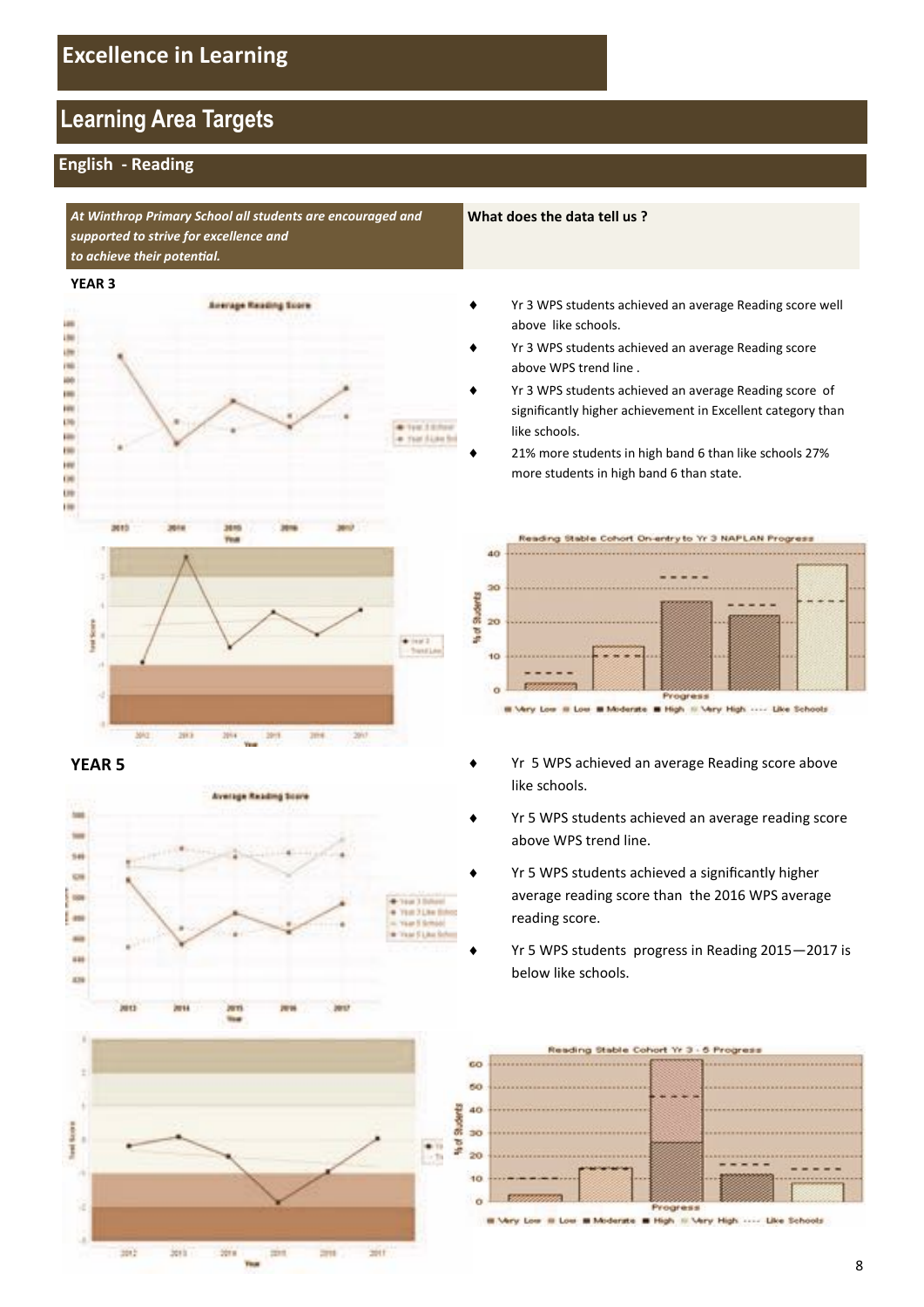## **Learning Area Targets**

### **English - Writng**

*At Winthrop Primary School all students are encouraged and supported to strive for excellence and to achieve their potental.* 

#### **YEAR 3**







w.

#### **What does the data tell us ?**

- Yr 3 WPS students achieved well above like schools.
- Yr 3 WPS students achieved average Writing score above WPS trend line.
- Yr 3 WPS students achieved average Writing score Signifcantly higher achievement in Excellent category than like schools.
	- 21% more students in high band 6 than like schools 27% more students in high band 6 than state.



- **YEAR 5 i** Yr 5 WPS students achieved a lower average writing score than like schools.
	- Yr 5 WPS students achieved a lower average Writing score than the 2016 WPS average Writing score.
	- Like schools also achieved lower average score in Writng than in 2016.
	- Year 5 WPS students were below own trend line.
	- Year 5 WPS students made very similar progress between 2015—2017 as like schools in NAPLAN Writing.

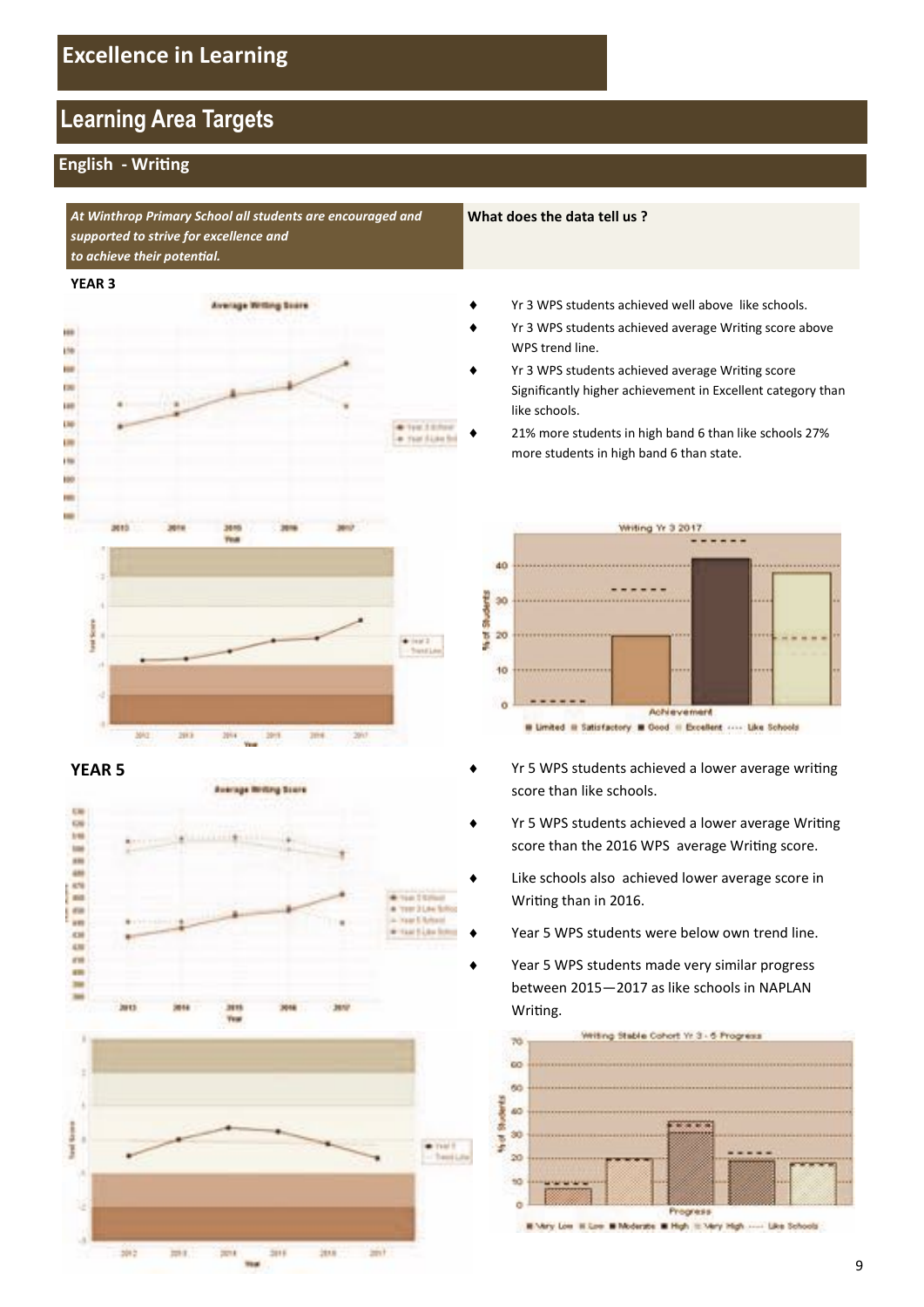## **Learning Area Targets**

#### **Mathematics**

*At Winthrop Primary School all students are encouraged and supported to strive for excellence and to achieve their potental.* 

#### **YEAR 3**





#### **YEAR 5**



**What does the data tell us ?**

- Year 3 WPS students average test score in Numeracy was above like schools and above WPS 2016 Numeracy average test score.
- Year 3 WPS students average test score was below own trend line.
- Year 3 WPS students were well above like school students in the 'very high' progress category of Yr. 3 On-entry to Yr. 3 Numeracy NAPLAN.



- Year 5 WPS students average test score in Numeracy was above like schools and signifcantly above 2016 WPS
- Year 5 WPS students average test score was above own trend line.

Numeracy average test score.

Yr 5 WPS students made greater Yr 3-5 progress in Numeracy between 2015—2017 as compared to like schools.

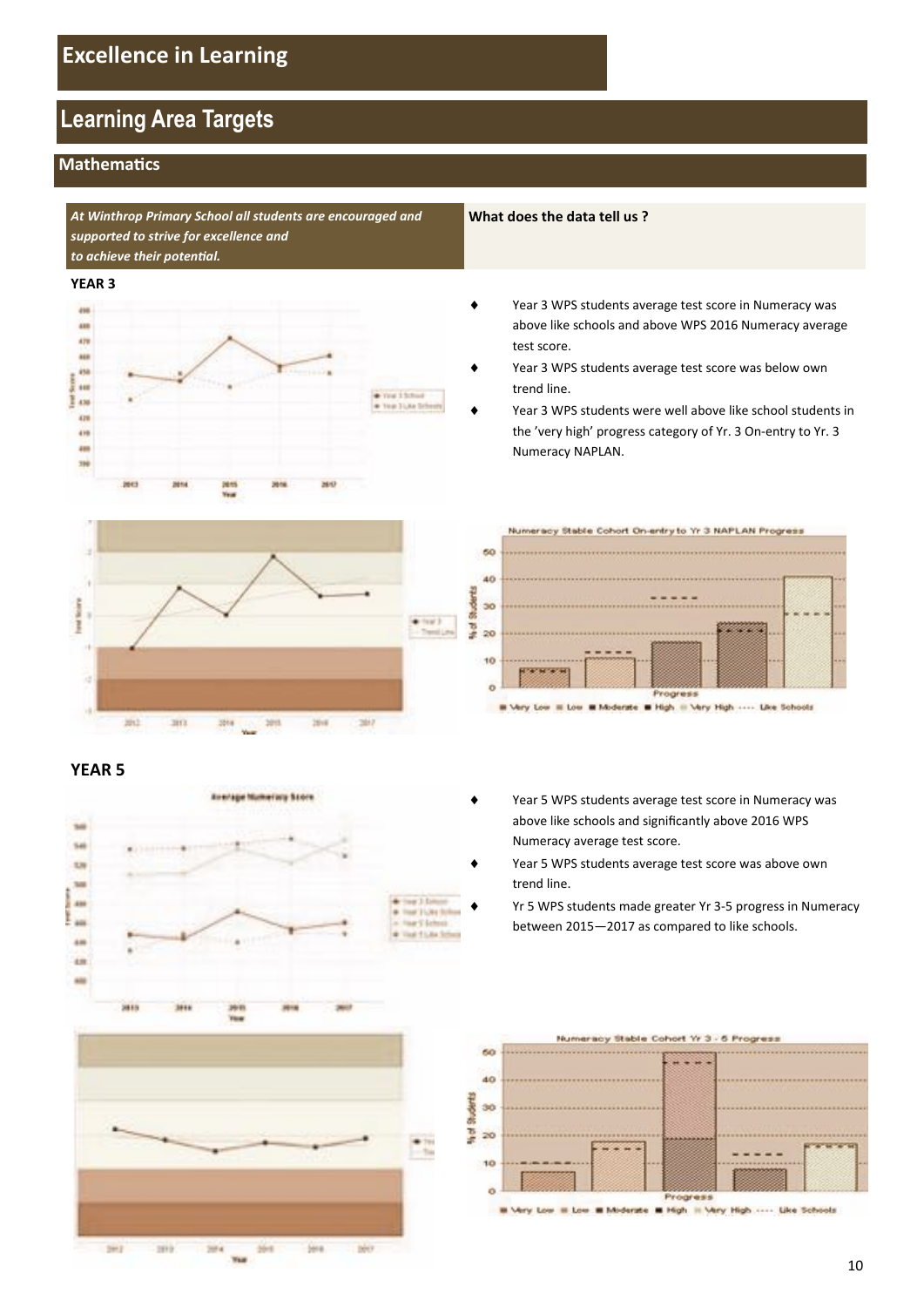## **Excellence in Learning—Data Summary**

|                                                                    |    |             | <b>Year 3</b> |     |            | <b>THE S</b> |          |  |
|--------------------------------------------------------------------|----|-------------|---------------|-----|------------|--------------|----------|--|
|                                                                    |    | <b>D019</b> | 图传            | 助け  | <b>M16</b> | 助博           | MIT      |  |
| Numeracy                                                           | 14 | 0.0         | 07            | 42  | 0.6        | 41           |          |  |
| <b>MAGAR</b><br>Writing<br><b>Speling</b><br>Grammar & Punctustion |    | 0.8         | 00            | 0.0 | ш          | 0.0          | 0.0      |  |
|                                                                    |    | 41          | -0.1          | 45  | 0.5        | 41           | 41       |  |
|                                                                    |    | d.<br>18    | 0.4           | ŧż  | 62         | as:<br>48.   | 46<br>43 |  |
|                                                                    |    |             | 0.3           | üb. | $-0.1$     |              |          |  |



# Sixteed Progress and Autonomere Compared with Line Rohom **BASILIA LEEG & AUTO**



#### **What does the data tell us?**

#### **Comparative Performance**

- ◆ WPS students performed within one standard deviation or better of the predicted school mean in all NAPLAN areas in 2017.
- Yr 3 WPS students in Spelling in 2017 performed more than one standard deviation above the predicted school mean. Greatest deviaton from this predicted mean being Year 5 Writing.

#### **Progress and Achievement compared to All Australian Public Schools:**

- i WPS students made higher progress and higher achievement than all Australian Public Schools from Years 3-5 in Spelling between 2015—2017.
- ◆ WPS students made lower progress yet higher achievement in Reading, Numeracy, Writing and Grammar and Punctuation than all public schools from 2015—2017

#### **Progress and Achievement compared to Like Schools:**

- i WPS students made higher progress and higher achievement than like schools from Years 3 to 5 in Writng and Reading between 2015—2017.
- ◆ WPS students made lower progress yet higher achievement in Spelling, Numeracy and Grammar and punctuation than like schools from 2015—2017.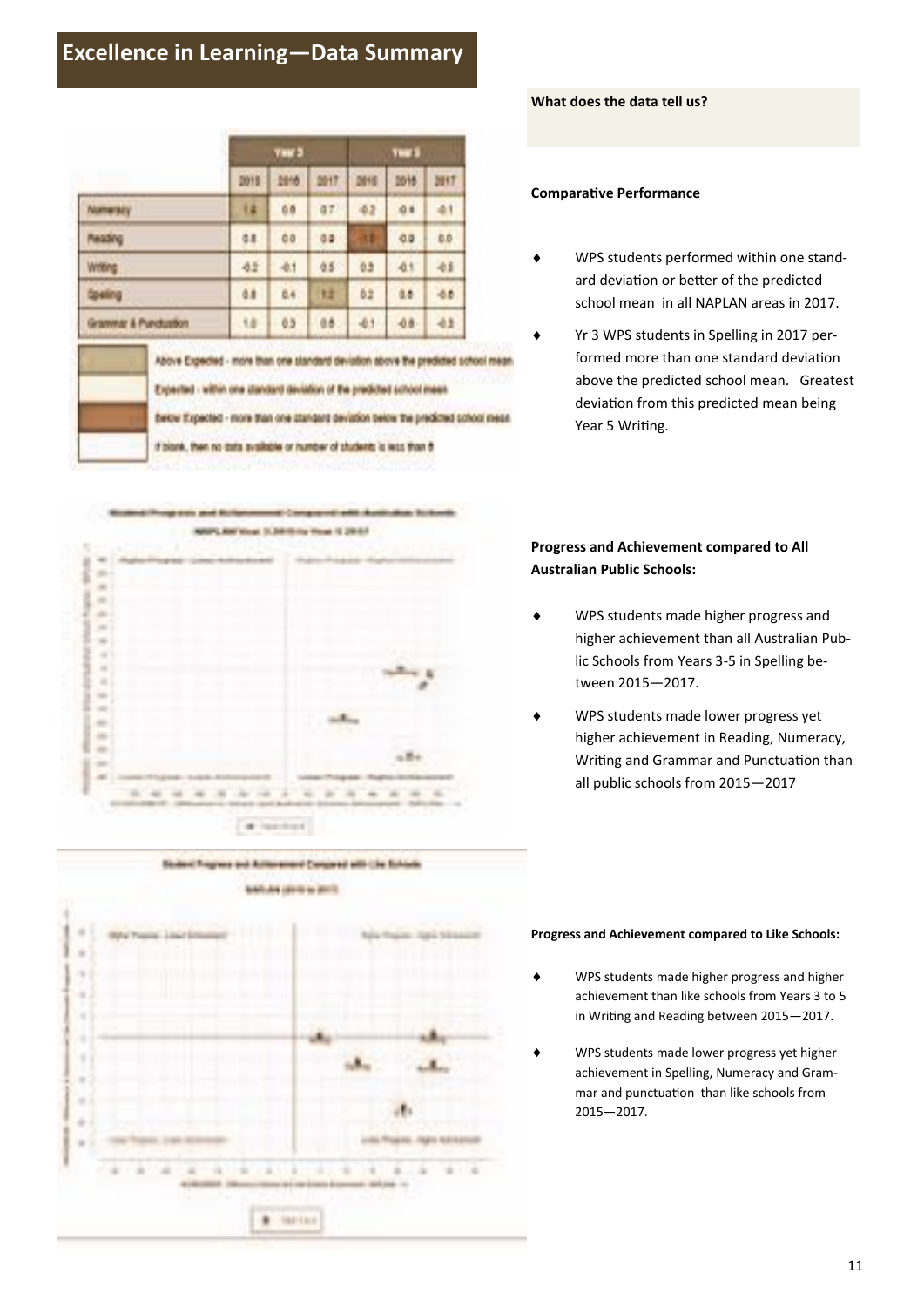|                 | <b>Highlights and activities</b>                                                                                          |
|-----------------|---------------------------------------------------------------------------------------------------------------------------|
| Languages -     | Specialist Languages (Japanese) Education lessons 50 min. per week pre-primary-Yr. 6                                      |
| <b>Japanese</b> | WPS Hosted international exchange with students from Gunma Kokusai Academy.                                               |
|                 | Engagement in professional learning through the Japanese Language Teachers Associ-                                        |
|                 | ation of Western Australia.                                                                                               |
|                 | Whole school Japanese Day Celebration.                                                                                    |
| <b>Music</b>    | Specialist Arts (Music) Education lessons 50 min. per week pre-primary-Yr. 6                                              |
|                 | Performance by invitation at Indigenous War Veterans' Ceremony-Department of<br>Veterans' Affairs-Kings Park.             |
|                 | A number of GATE placements in Music at Churchlands and Rossmoyne Senior High<br>Schools and John Curtin College of Arts. |
|                 | Performance at Crown Theatre for Western Australian Government Schools Music<br>٠<br>Society                              |
|                 | Big Band Bash-strengthening interschool partnerships and networks.<br>Music Count Us In.                                  |
|                 | Massed Choir performance at Perth Concert Hall.                                                                           |
|                 | String Ensemble adjudication of 'Outstanding' at the Western Australian Schools Or-<br>chestra Festival.                  |
|                 | Samba band performance Faction Sports Carnival.                                                                           |
|                 | ANZAC Service musical support.                                                                                            |
|                 | Winthrop Primary School Band - annual performance for community                                                           |
|                 | Musica Viva and Orchestra specialist excursions<br>End of year Carols event for school and the wider community            |
|                 |                                                                                                                           |
|                 |                                                                                                                           |
|                 |                                                                                                                           |
|                 |                                                                                                                           |

*Health and Physical Educaton* 



#### *Specialist Health Educaton lessons 50 min. per week pre-primary—Yr 6*

- i Blue Earth Student Leadership Program
- Parent and student workshops Jade Lewis-Drug Education
- i Wellbeing—Yoga sessions variously including P—6 classes
	- Protective Behaviours parent workshops.
- Re-working of student Attitude, Behaviour and Effort rubrics in line with Habits of Mind.
- Provision of pastoral care supports variously including a range of students and staff members.
- i Edu-dance extended to include classes from Years 1-5. Edu-dance concert atended by very interested and supportive family and friends.
- Implementation of WPS Physical Education Scope and Sequence PP-6 all classroom teachers.
- Faction Sports Carnival Athletics, Cross Country, Swimming.
- Participation in interschool Sports—Eagles Cup, Cross Country, Swimming
- Participation of students PP-5 in swimming lessons with Yr 6 students offered lessons in beach swimming at Cottesloe Beach.
- Engagement of classes in the Blue Earth program to support students in gaining an increased understanding an level of skill with regard to their physical activity.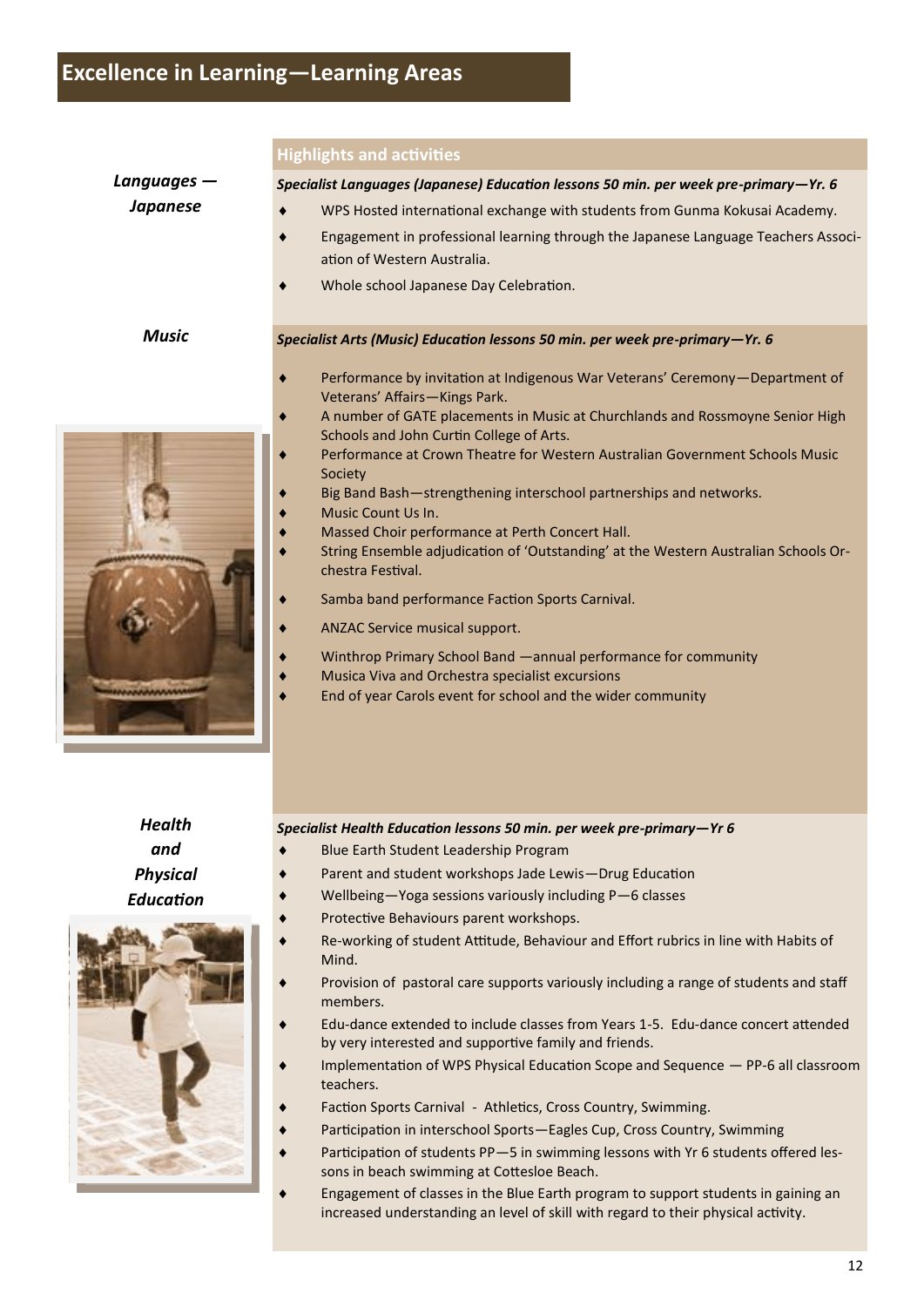*EAL/D EAL/D Coordinatng teacher and Educaton Assistants in class support program* 

- EAL/D support across K-6 provided by coordinating EAL/D teacher and 2 Education Assistants.
- Engagement of parent community via welcome afternoon teas once per term.
- Use of EAL/D progress maps for monitoring progress of EAL/D students.
- Facilitation of cross curricular priorities through the sourcing of bilingual texts, posters and guided reading books which reference Asian and Indigenous cultures.
- Whole school celebration of cultural diversity through Harmony Day activities.

#### *Drama Specialist Arts (Drama) Educaton lessons 50 min. per week pre-primary—Yr 6*

- WILD Troupe after school drama workshops.
- Drama performance at the Western Australian Government Schools Music Society Concert.
- WILD Troupe performed at lunchtime during 'Buskers Week'.
- Parent engagement and support in production, classroom set up, support of curriculum incursions and excursions.
- Collaborative planning and linking of oral language skills development across all areas of the curriculum.
- WILD troupe students compered Community Christmas Carols evening.
- i Incursions / excursions organised by specialist teacher to expand students' experience of theatre and performance.

#### *Humanites Classroom Teachers*

Implementation of the Western Australian Humanities and Social Science (HaSS) Curriculum, comprising of:

- $\Rightarrow$  Geography and History (Pre-primary, Year 1 and 2 students).
- $\Rightarrow$  Civics and Citizenship, Geography and History (Years 3 and 4).
- $\Rightarrow$  Economics and Business, Civics and Citizenship, Geography and History (Years 5 and 6)



*and Social Sciences* 

Teacher Development School in Science and Technologies.

*Followed up by classroom teacher with a minimum of a 70 min. session per week*

*Specialist Science lessons 50 min. per week pre-primary—Yr 6* 

- Collaborative science program, with the specialist and classroom teachers meeting to plan and implement two sessions per week. The specialist teacher offering practical learning opportunites and the classroom teacher following up to consolidate content and review skills.
- Set up of aquaponics garden
- i Implementaton of moderated assessment of student work on Brightpath calibrated assessment scale.
- After school STEM (science, technology, engineering, maths) club established
- Lunchtime robotics club for technologies established.

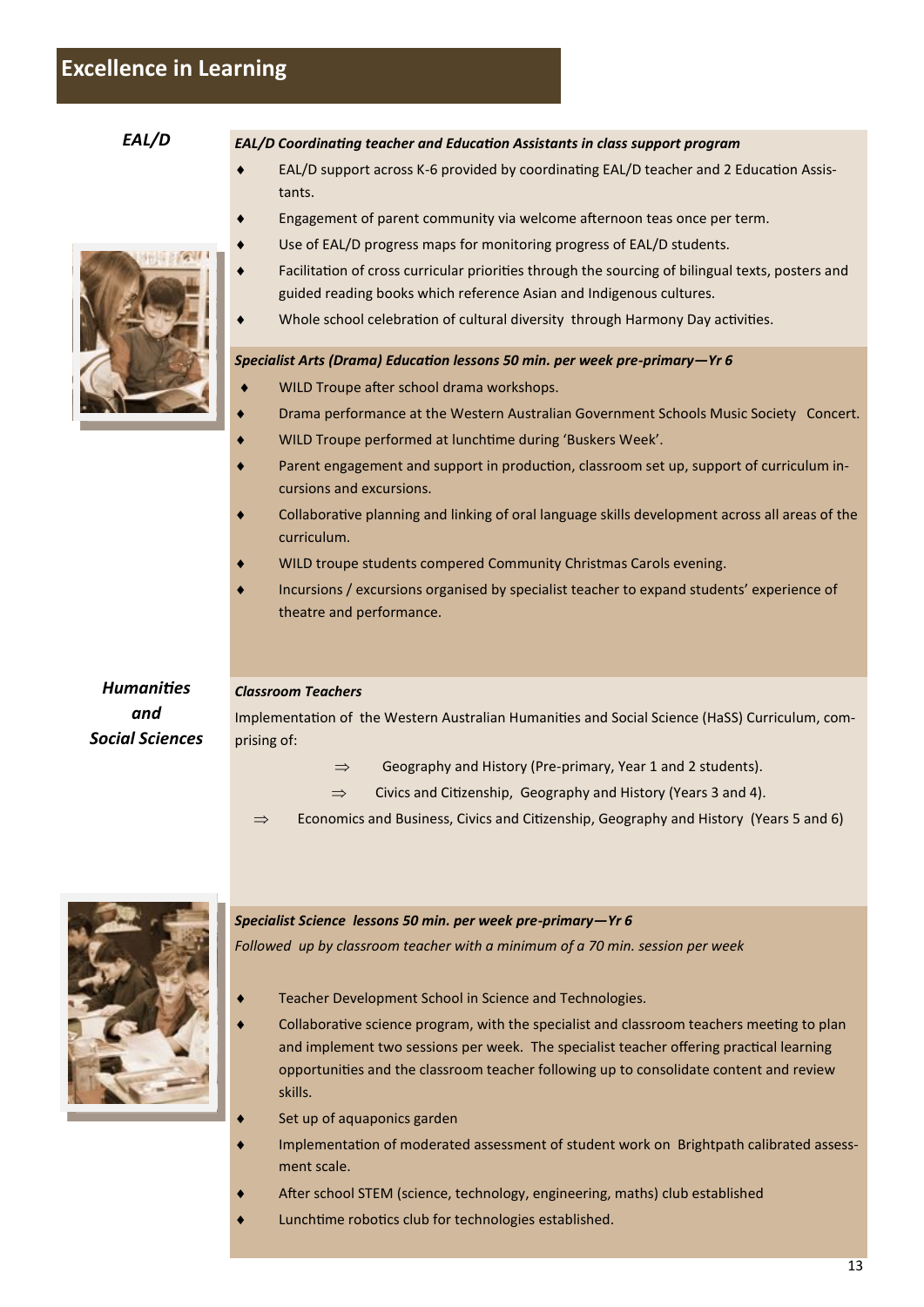## **School Finances 2016**

#### **Review and Expenditure Financial Summary**

#### **END OF YEAR 2017**